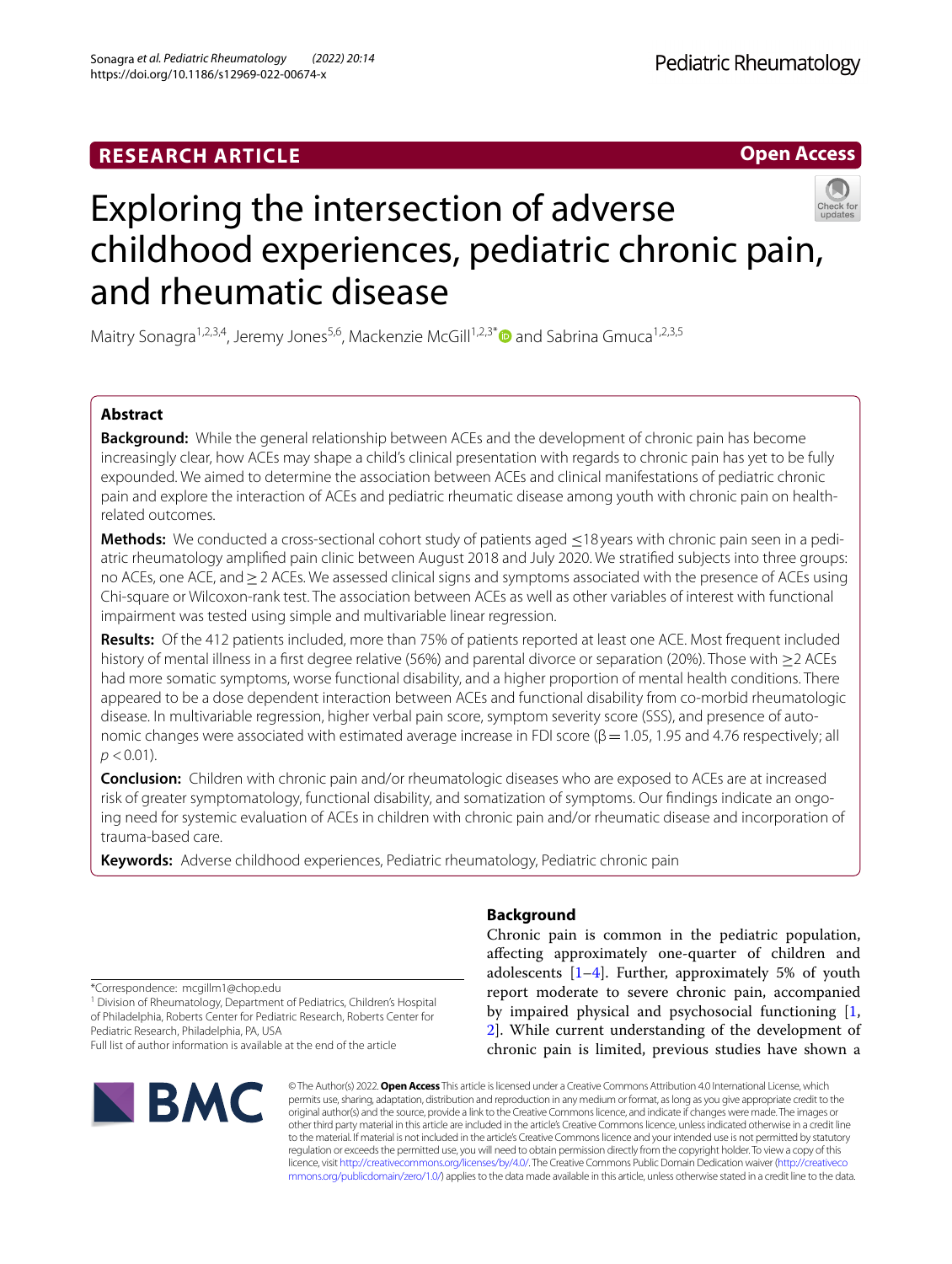clear link between psychosocial stressors and chronic pain [\[5](#page-9-1)]. Chronic stressors, in particular, are thought to play a driving role in the development of chronic pain through biological mechanisms such as central sensitization, a state of increased neuronal activity within the central nervous system (CNS) that amplifes nociceptive signaling  $[6]$  $[6]$ . These stressors also cause sustained activation of the hypothalamic-pituitary-adrenal (HPA) axis, leading to excess cortisol production and, over time, dysregulation of the body's sympathetic and parasympathetic systems  $[7, 8]$  $[7, 8]$  $[7, 8]$  $[7, 8]$ . The interplay of these complex factors has led to the development of the integrative biopsychosocial model which suggests that biologic (genetic, neurobiological, neuroendocrine), psychologic (subjective experience of events, coping abilities), and social (peer and family environment, trauma, social learning) factors all are important aspects in shaping how a child experiences pain that must be considered by the pediatric heath care provider [\[9\]](#page-9-5).

A specifc class of stressors, Adverse Childhood Experiences (ACEs), have been linked with poorer physical and mental health and, more specifcally, higher rates of pain and functional disability in pediatric patients [\[10](#page-9-6)]. ACEs encompass a broad category of experiences including abuse (physical, sexual, and emotional) and neglect, as well as other chronic stressors such as parental mental illness, fnancial insecurity, substance use, divorce, incarceration, and domestic violence. A large cross-sectional analysis of the 2016–2017 National Survey of Children's Health (NSCH) found that 70% of children with chronic pain had experienced at least one ACE during their lifetime, compared to 48% of children without chronic pain [[10\]](#page-9-6). Furthermore, this relationship between ACEs and chronic complex medical conditions is dose dependent. For example, rates of chronic headaches are strongly associated with the number of ACEs experienced, and Rubinstein et al. showed that a higher ACE score was associated with an increased likelihood of having a chronic medical condition  $[11, 12]$  $[11, 12]$  $[11, 12]$  $[11, 12]$ . This relationship was even stronger for the development of arthritis, suggesting an especially strong link between chronic stress and rheumatologic disease, concordant with previously defned relationships between stress and autoimmunity [[11,](#page-9-7) [13](#page-9-9)]. While these relationships have previously been described in adult literature, this was the frst pediatrics study to directly link ACEs, childhood arthritis, and chronic pain  $[14]$  $[14]$ . However, these findings were by parental report and clinical data were not available to further elucidate variations in clinical fndings.

Better understanding of these relationships is vital, as optimal prevention or treatment strategies may be dictated by the impact of specifc ACEs within a biopsychosocial context. To this end, we propose a conceptual model built upon previous work highlighting how ACEs, chronic pain, and rheumatologic disease may all be interrelated and guiding our hypothesis

<span id="page-1-0"></span>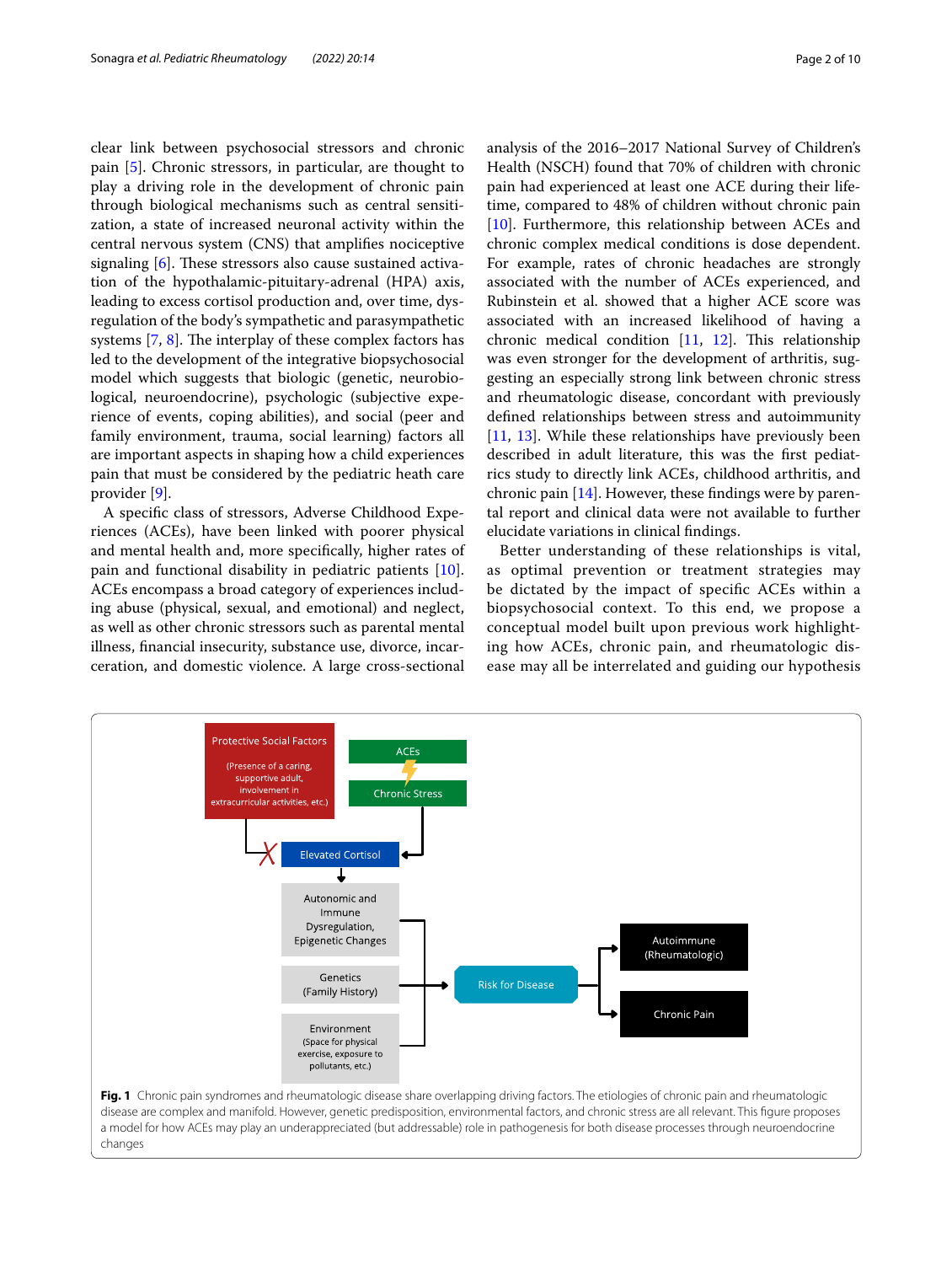development (Fig. [1](#page-1-0))  $[15-18]$  $[15-18]$  $[15-18]$ . These drivers are quite common and, given the high prevalence of chronic pain and its lasting impact on physical, social, and emotional well-being well into adulthood, the relationship between ACEs and chronic pain is of signifcant interest not just for pain specialists, but all pediatric providers [[19\]](#page-9-13).

Our team is uniquely positioned to examine the role of ACEs in pediatric chronic pain via a large cohort of patients seen in the Center for Amplifed Musculoskeletal Pain Clinic (pediatric rheumatology subspeciality pain clinic) at The Children's Hospital of Philadelphia. We aimed to describe the relationship between the presence of ACEs and pain severity, clinical characteristics, and functional disabiltiy among a chronic pain population. We hypothesized that the presence of at least once ACE was associated with greater pain and greater pain-related physical disability and psychosocial impairment. We also aimed to explore if children with chronic pain and ACEs had a greater likelihood of also having a co-morbid rheumatologic condition [[18\]](#page-9-12). We hypothesized those with ACE exposure were more likely to have a co-morbid rheumatologic condition and that ACE exposure would be associated with increased functional disability due to rheumatologic disease when present.

# **Methods**

# **Study population**

We performed a retrospective cross-sectional cohort study of patients  $\leq 18$  years old with chronic pain presenting to a pediatric rheumatology pain clinic at a tertiary care hospital from August 2018 to July 2020, who were enrolled in an existing IRB approved registry database. Each patient, upon initial presentation to the clinic, received a thorough evaluation by both a physician and a clinical psychologist. This prospective patient registry houses data from patients' initial clinic evaluation and includes about 96% of all new patients. It is periodically updated and maintained to include variables of interest in a standardized process utilizing the password secure RedCap (Research Electronic Data Capture) database. Research assistants in the Division of Rheumatology' Rheumatology Research Core (RRC) are responsible for ensuring data entry is completed, cleaned, and updated appropriately. Patients from this IRB-approved registry were included in the present study if they met the following criteria: 1) diagnosed with chronic pain by the treating physician and 2) initial clinic intake conducted between August 2018 and July 2020. This study received exemption from the study site's Institutional Review Board.

## **Data collection**

Patient data included demographics and clinical characteristics abstracted from initial visit chart review providing data on age, race, ethnicity, sex, self-reported past medical, psychological and surgical history, past medications, family mental health history, and educational information. All clinic visits included information regarding physical exam fndings, current medications, pain severity and quality, and diagnosis and treatment recommendations. Additionally, all visits included Patient Reported Outcomes (PROs). Patients completed a selfreport measure of functional disability called the Functional Disability Inventory (FDI; ranging from 0 to 60 with greater scores indicating greater functional impairment), which was our main study outcome. The FDI is an accepted, validated, and frequently used self-report measure of limitations in function among youth with chronic pain  $[20]$  $[20]$ . The FDI score can also be categorized into levels of functional disability as follows: minimal to no disability (0–12); mild disability [[13–](#page-9-9)[20](#page-9-14)]; moderate [[21–](#page-9-15)[29\]](#page-9-16); and severe  $(\geq 30)$  [\[20](#page-9-14), [21\]](#page-9-15). Other PROs included verbal pain report (0–10); symptom severity score (SSS; 0–12 withgreater scores indicate a greater number of somatic symptoms and fatigue); and widespread pain index (WPI; 0–19) with greater numbers indicating more body parts involved) according to the American College of Rheumatology 2010 criteria for fbromyalgia syndrome [[22–](#page-9-17)[24\]](#page-9-18).

Of interest for the present study was the presence and number of adverse childhood experiences (ACEs) abstracted from patient's medical chart; including the psychologist's evaluation note from the initial clinic visit. For this study, history of any of the following events were categorized as an ACE as defned in our prior work and based on established survey measures for exposure to ACEs [\[25](#page-9-19), [26](#page-9-20)]: 1) verbal abuse, 2) physical abuse, 3) sexual abuse, 4) parent with an alcohol problem, 5) parent with a drug problem, 6) parental divorce, 7) parental separation, 8) other household members with problems with drugs and/or alcohol, 9) household mental illness/suicide, 10) incarcerated household member, 11) economic hardship, 12) mother or stepmother is a victim of domestic violence, 13) bullying identifed by the patient as having selfreported signifcant impact on psychosocial functioning. We also included a category for ACEs defned as "other" to include traumatic events documented in the patient's medical record and considered to be an ACE as per fndings from the original CDC-Kaiser study on ACEs and/ or taking into consideration newly recognized, expanded ACEs [\[27,](#page-9-21) [28\]](#page-9-22). Trained clinical researchers abstracted ACEs data from the notes by the physician and psychologist from the initial clinic visit. Specifcally, the researchers reviewed standardized sections of the clinic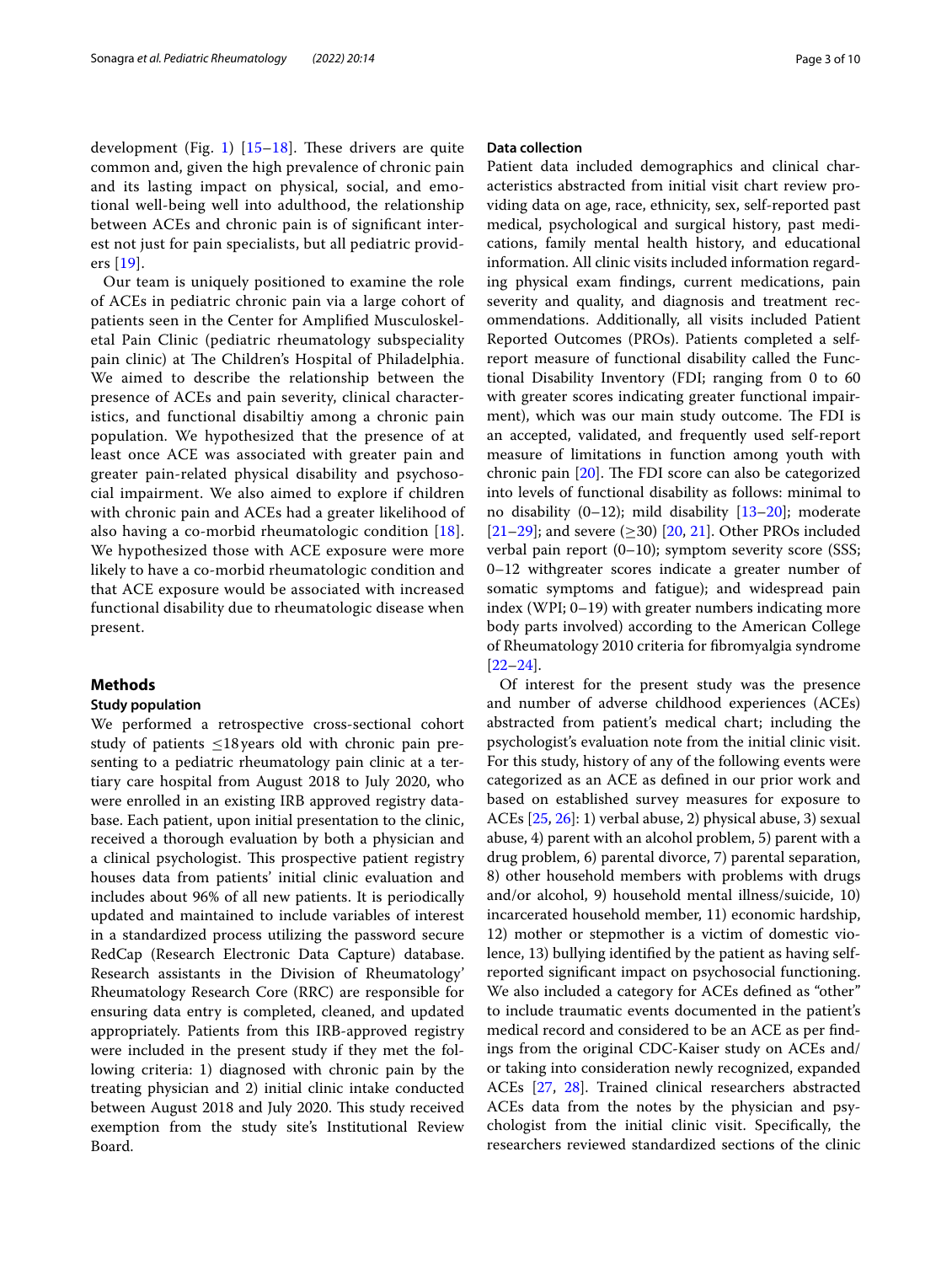note templates including: personal relationships, psychological history, family medical/social/emotional history, presentation/mental status/behavior observations, history of present illness, patient-entered family history, life changes, etc. Although most of this information is patient-reported and some ACEs may not have been reported/documented, anything listed in the notes were abstracted and then reviewed by another member of the research team for accuracy and consistency.

Exposure to rheumatic disease was defned as a physician documented diagnosis of at least one rheumatic disease at the time of the initial clinic visit, including but not limited to uveitis, juvenile idiopathic arthritis, periodic fever syndrome, vasculitis, juvenile dermatomyositis, and Sjögren's syndrome.

For this study, all data from the frst documented clinical encounter (intake visit) were utilized. We also approximated socioeconomic status by matching patient zip codes to estimated median household income retrieved from the 2018 U.S. Census Bureau files using the webbased query portal (<https://data.census.gov/cedsci/>).

# **Statistical analyses**

Patient demographics and clinical characteristics were summarized by median and interquartile range (IQR) for continuous variables, and frequencies and percentage for categorical variable. We stratifed our sample into three groups based on number of ACEs: no ACES, one ACE, and≥2 ACEs. Diference in demographics, clinical characteristics and psychological issues between these groups were tested using Wilcoxon Rank Sum test for continuous variables and Chi-squared or Fisher's exact test, as appropriate, for categorical variables. Associations between ACEs along with other variables of interest and self-reported patient-level functional disability (FDI score) were assessed using simple and multivariable linear regression. We were also interested in exploring whether the magntitude of ACEs exposure in children with chronic pain who also had a co-morbid rheumatologic condition modifed the risk of functional disability, which we tested using the interaction term between number of ACEs and rheumatologic condition in our regression modeling. All analyses were completed using SAS version 9.4 (Copyright© 2002–2012 by SAS Institute Inc., Cary, NC, USA).

# **Results**

A total of 412 patients seen in the pediatric rheumatology pain clinic between August 2018 and July 2020 were included in the study. Table [1](#page-4-0) shows patient characteristics. The patient population was predominantly female (83%), Caucasian (75%), and non-Hispanic  $(90%)$ . The median age of patients at presentation was

14 years (IQR:  $12-16$ ). The patients presenting with  $\geq$  2 ACEs were slightly older (median age of 15; IQR: 13–16), and this trended towards a statistically signifcant difference between groups ( $p = 0.05$ ). Estimated median household income of our cohort (\$83,970) was markedly higher than the national median income (\$65,712). However, those with two or more ACEs had signifcantly lower estimated median family income (\$73,702; IQR: 53, 964–95, 656) than those with no (\$86,167, IQR: 66,378-112,885) or only one (\$89,712, IQR: 65,934-118,365) reported ACE (*p* < 0.001). A higher proportion of patients with two or more ACEs had estimated family incomes under \$100,000 (81% vs 61% vs 66% in the two or more, one, and no ACEs groups respectively). Less than 1% from the  $\geq$ 2 ACEs group were in the  $\geq$ 150,000 income category as opposed to 7% from one ACE and 6% from the no ACEs groups  $(p < 0.01)$ .

Seventy-six percent of patients reported at least one ACE (Table [2\)](#page-5-0). The most frequent reported ACE was a history of mental illness in a frst degree relative, afecting over half (56%) of the patient population. The second most reported ACE was parental divorce or separation (20%). Other reported ACEs included abuse (7%), verbal bullying (6%), household member with a substance misuse disorder (3%), suicide attempted by a household member (3%), or a household member that went to prison  $(<1\%)$ .

Patients had similar pain severity and widespreadness of pain regardless of the number of ACEs experienced (Table [1](#page-4-0)). However, median FDI scores varied across the groups, with higher scores (indicating worse functional disability) among the patients with two or more ACEs by both patient-report ( $p = 0.05$ ; Table [1\)](#page-4-0) and parent-report  $(p = 0.03;$  Table [1](#page-4-0)). Those with higher ACEs reported more somatic symptoms with a median SSS of 7 (IQR: 4–9) in comparison to those with one ACE (median 6, IQR: 3–8) or no ACEs (median 5, IQR: 3–8;  $p < 0.01$ ). Similarly, those with two or more ACEs were more likely to have comorbid self- or parent-reported mental health conditions including anxiety/panic attacks (73% vs 59% vs 34% in  $\geq$ 2, one and no ACEs group respectively; *p* <0.01), depression (51% vs 30% vs 16%; *p* <0.01), attention defcit hyperactivity disorder (21% vs 12% vs 7%;  $p = 0.01$ ), and obsessive-compulsive disorder (13% vs 10%) vs 3;  $p = 0.03$ ). Those youth with two or more ACEs were signifcantly more likely to have previously utilized outpatient mental health care (72% vs 59% vs 53%;  $p = 0.01$ ), a previous psychiatric hospitalization (11% vs 4% vs 2%; *p* <0.01), or have endorsed suicidal ideation (28% vs 17% vs 13%;  $p = 0.01$ ). There were no significant differences in likelihood of a comorbid eating disorder, learning disability, or previous suicide attempt (Table  $1$ ). Thirty-six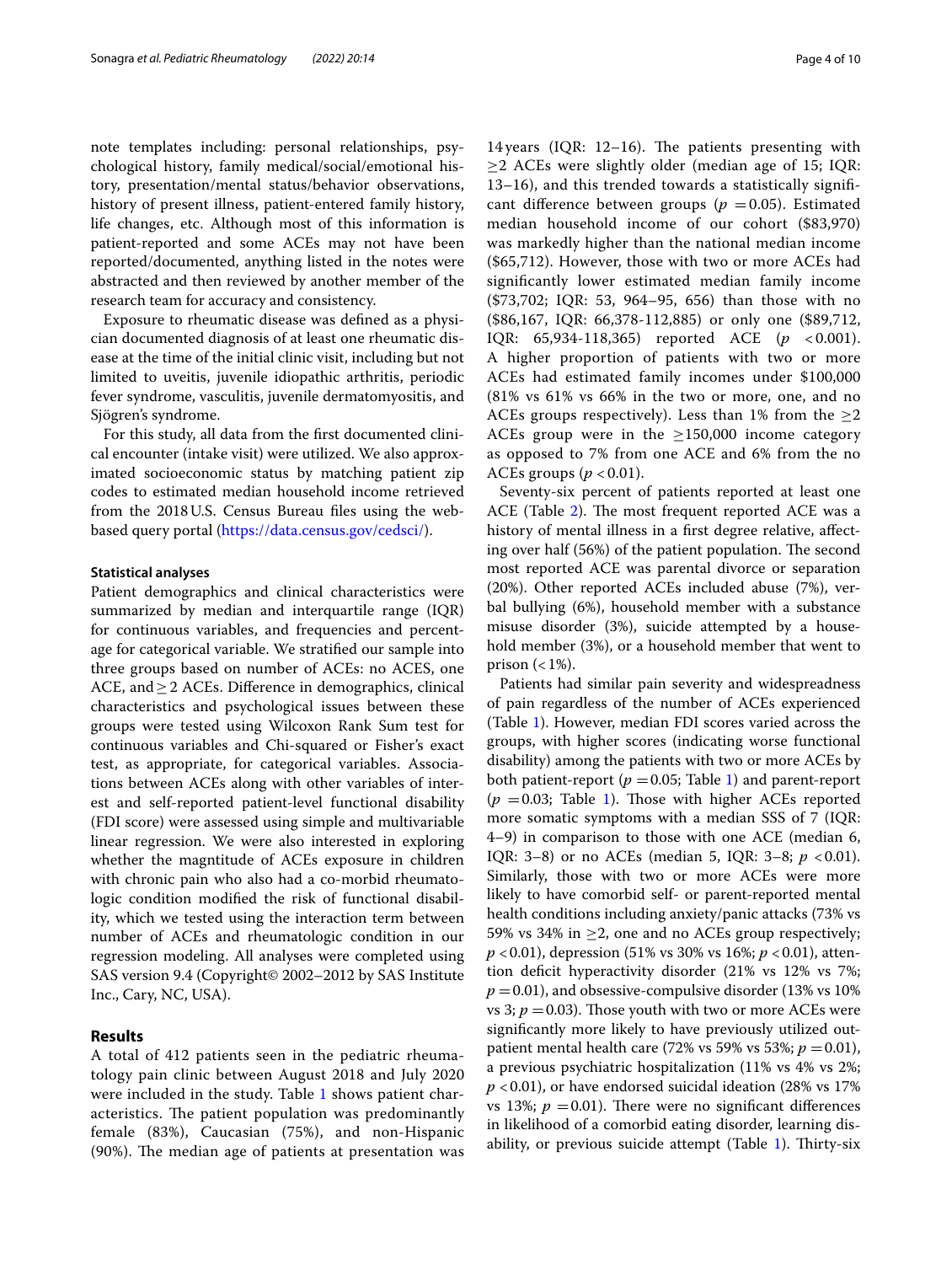|                                                                | All Patients ( $N = 412$ ) | <b>No ACEs</b><br>$(n = 101)$                 | 1 ACE<br>$(n = 194)$   | $>2$ ACEs<br>$(n = 117)$ | P-value  |
|----------------------------------------------------------------|----------------------------|-----------------------------------------------|------------------------|--------------------------|----------|
| Demographics, N (%)                                            |                            |                                               |                        |                          |          |
| Sex, female                                                    | 342 (83%)                  | 82 (81%)                                      | 161 (83%)              | 99 (85%)                 | 0.80     |
| Race°                                                          |                            |                                               |                        |                          |          |
| Caucasian                                                      | 307 (75%)                  | 68 (67%)                                      | 151 (78%)              | 88 (75%)                 | 0.14     |
| Black                                                          | 30 (7%)                    | 5 (5%)                                        | 11 (6%)                | 14 (12%)                 | 0.07     |
| Other                                                          | 73 (18%)                   | 28 (28%)                                      | 31 (16%)               | 14 (12%)                 | < 0.01   |
| Ethnicity^, non-Hispanic                                       | 372 (90%)                  | 95 (94%)                                      | 170 (88%)              | 107 (92%)                | 0.41     |
| Age, median (IQR)                                              | $14(12-16)$                | $14(11-15)$                                   | $14(12-16)$            | $15(13-16)$              | 0.05     |
| Median Household Income, median<br>(IQR)                       |                            | 83,970 (62130-108,571) 86,167 (66378-112,885) | 89,712 (65934-118,365) | 73,702 (53964-95,656)    | < 0.0001 |
| Pain and, Patient and Parent Reported Outcomes, N (%)          |                            |                                               |                        |                          |          |
| Verbal pain score (0-10), median (IQR)                         | $5(3-7)$                   | $5(3-8)$                                      | $5(3-7)$               | $5(3-7)$                 | 0.82     |
| Patient FDI (0-60), median (IQR)                               | $23(14-33)$                | $23(14-32)$                                   | $21(13-32)$            | $27(17-34)$              | 0.05     |
| Parent FDI (0-60), median (IQR)                                | $24(13-32)$                | $24(12-31)$                                   | $22(13-31)$            | $26(18-34)$              | 0.03     |
| WPI (0-19)                                                     | $5(2-10)$                  | $6(1-10)$                                     | $5(2-9)$               | $6(2-10)$                | 0.27     |
| $SSS (0-12)$                                                   | $6(4-8)$                   | $5(3-8)$                                      | $6(3-8)$               | $7(4-9)$                 | < 0.01   |
| Duration of symptoms (months),<br>median (IQR)                 | $13(7-36)$                 | $12(7-24)$                                    | $18(7-39)$             | 24 (8-48)                | 0.05     |
| Autonomic Changes <sup>o</sup>                                 | 107 (26%)                  | 20 (20%)                                      | 62 (32%)               | 25 (22%)                 | 0.03     |
| History of Trigger Event                                       | 115 (28%)                  | 28 (28%)                                      | 59 (30%)               | 28 (24%)                 | 0.47     |
| Attend Traditional School                                      | 180 (44%)                  | 51 (51%)                                      | 86 (44%)               | 43 (37%)                 | 0.12     |
| Self-reported Cognitive and/or Psychological Conditions, N (%) |                            |                                               |                        |                          |          |
| Anxiety / Panic attacks                                        | 234 (57%)                  | 34 (34%)                                      | 115 (59%)              | 85 (73%)                 | < 0.0001 |
| Depression                                                     | 134 (33%)                  | 16 (16%)                                      | 58 (30%)               | 60 (51%)                 | < 0.0001 |
| Eating disorder                                                | 8 (2%)                     | $\mathbf{0}$                                  | 3(2%)                  | 5(4%)                    | 0.06     |
| Hyperactivity / ADHD                                           | 54 (13%)                   | 7(7%)                                         | 23 (12%)               | 24 (21%)                 | 0.01     |
| Obsessive Compulsive Disorder                                  | 38 (9%)                    | 3(3%)                                         | 20 (10%)               | 15 (13%)                 | 0.03     |
| Previous outpatient mental health<br>$\text{care}^{\pm}$       | 252 (61%)                  | 53 (53%)                                      | 115 (59%)              | 84 (72%)                 | 0.01     |
| Previous psychiatric hospitalization                           | 23 (6%)                    | 2(2%)                                         | 8(4%)                  | 13 (11%)                 | < 0.01   |
| Suicide attempt                                                | 18 (4%)                    | 3(3%)                                         | 8 (4%)                 | 7(6%)                    | 0.54     |
| Suicide ideation                                               | 78 (19%)                   | 13 (13%)                                      | 32 (17%)               | 33 (28%)                 | 0.01     |
| Co-morbid Rheumatologic condition                              |                            |                                               |                        |                          |          |
| At least one rheumatologic condition <sup>^</sup>              | 36 (9%)                    | 9(9%)                                         | 16 (8%)                | 11 (9%)                  | 0.94     |

<span id="page-4-0"></span>**Table 1** Demographics and Clinical Characteristics among Children with Chronic Pain stratifed by Adverse Childhood Experiences Exposure  $(N = 412)$ 

Abbreviations: *N* Number of subjects, *IQR* Interquartile Range, *FDI* Functional Disability Index (total scores range from 0 to 60 where higher scores indicate worse physical function), *WPI* Widespread Pain Index (total scores range from 0 to 19 where higher scores indicate more widespread pain), *SSS* Symptom Severity Score (total scores range from 0 to 12), *ADHD* Attention deficit hyperactivity disorder.

<sup>o</sup> Autonomic changes categories: subjects could report or demonstrate an autonomic change (including temperature change, cyanosis, edema) in > 1 category.

 $\pm$  Previous outpatient mental health care defined as seen at least once by a counselor/therapist/psychologist for pain.

^ Rheumatologic conditions included: juvenile idiopathic arthritis (*<sup>n</sup>* <sup>=</sup>9); enthesitis (*<sup>n</sup>* <sup>=</sup>9); infammatory bowel disease (*<sup>n</sup>* <sup>=</sup>7); uveitis (*<sup>n</sup>* <sup>=</sup>2); vasculitis (*<sup>n</sup>* <sup>=</sup>1), chronic recurrent multifocal osteomyeltisi (*n* =1); Lyme disease (*n* =2); Sjögren's syndrome (*n* =1); other (*n* =12).

Missing Data: Verbal Pain = 1, Patient FDI = 4, Parent FDI = 8, WPI = 9, SSS = 10, Duration = 3

patients (9%) had a comorbid rheumatologic diagnosis with similar proportions across cohorts.

In secondary analyses, we found that 75% of our cohort with co-morbid rheumatologic disease reported having at least one ACE, rates much higher than the general pediatric population  $[29, 30]$  $[29, 30]$  $[29, 30]$  $[29, 30]$ . There was no significant association detected between ACEs and presence of rheumatologic disease, although this was an exploratory analysis, and we were likely underpowered to test this association.

We assessed factors such as ACEs and other variables of interest impacting functional disability (FDI score)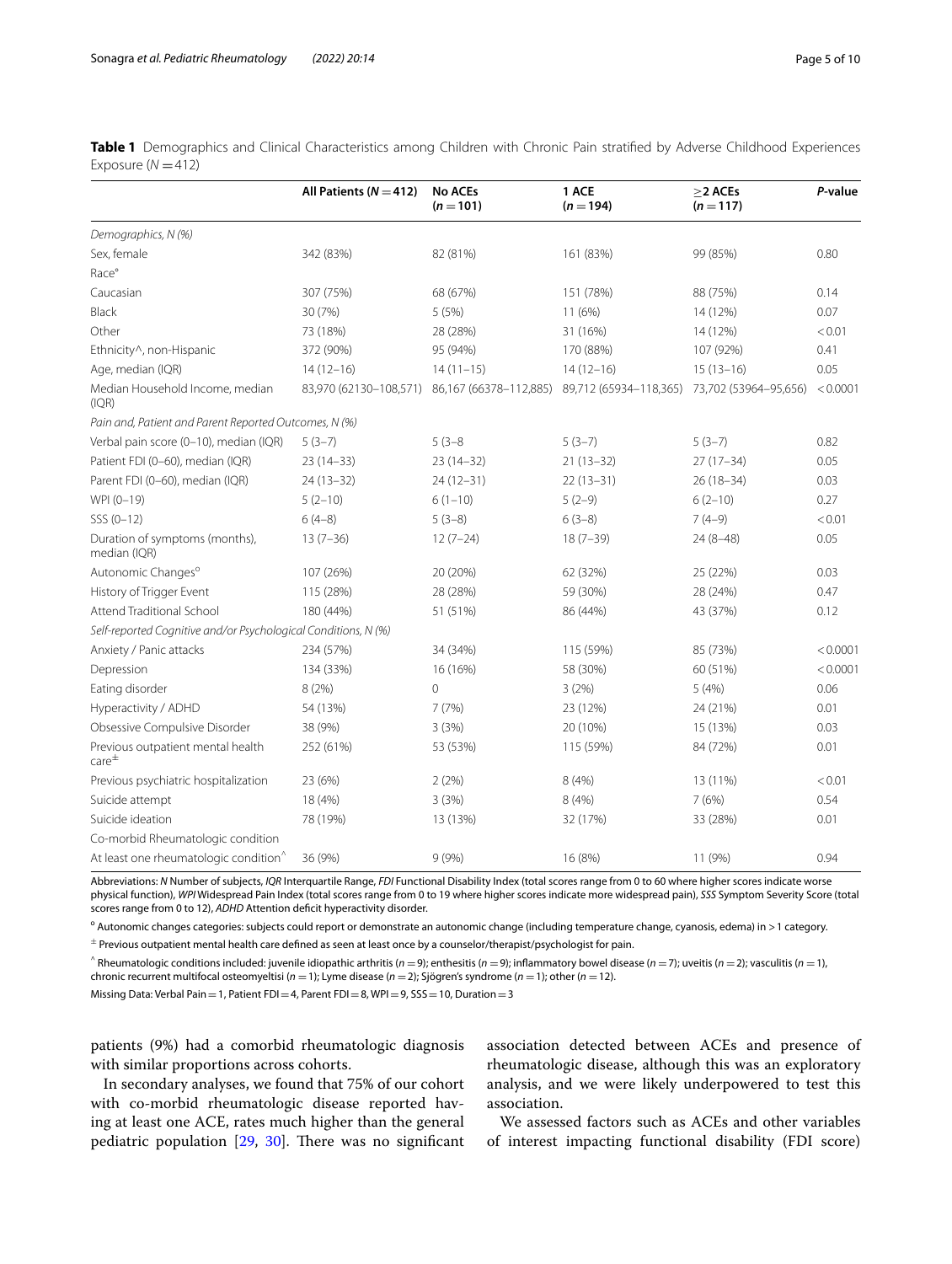<span id="page-5-0"></span>**Table 2** Self- and/or Parent- Reported ACEs among Youth with Chronic Pain ( $N = 412$ )

| <b>ACEs</b>                                                      | Frequency (%) |
|------------------------------------------------------------------|---------------|
| $> 1$ ACE <sup>*</sup>                                           | 311 (76%)     |
| History of Mental Health Illness in first degree relative        | 231 (56%)     |
| Parents Divorced/Separated                                       | 86 (20%)      |
| Abuse - Verbal/Physical/Sexual                                   | 28 (7%)       |
| <b>Bullying</b>                                                  | 25 (6%)       |
| Parent or other Household member with Alcohol or<br>Drug problem | 14 (3%)       |
| Household member attempted suicide                               | 14 (3%)       |
| Household member went to prison                                  | $3 (< 1\%)$   |
| Other ACEs                                                       | 26 (6%)       |
| No ACEs                                                          | 101 (24%)     |

\*Patient could report ACEs for >1 category.

Other ACEs include: Patient's mother or step mother is a victim of domestic violence, patient's parents are together but never married, difficult relationship with father, patient's mother having health issue following severe car accident, patient is adopted or foster child, patient is adopted and discovered biological brother who lives with his adopted parents and has mental health illness, patient having limited/stressful relationship with father or half siblings, loss of father, patient living with single mother and/or no contact with biological father, loss of adoptive father and substance abuse by biological mother, patient in custody issue, patient has no contact with sibling

in patients with chronic pain. Bivariate linear regression indicated that patients with two or more ACEs had higher estimated functional disability  $(\beta = 2.28)$  than those with no ACE exposure however, this association was not statistically significant ( $p = 0.17$ , Table [3\)](#page-5-1). Similarly, an increase in number of co-morbid rheumatologic conditions was not statistically signifcant as a predictor for FDI. Apart from that, when WPI, SSS and verbal pain score increased by one point, the estimated average FDI score increased by 0.67, 2.26 and 1.92, respectively (all  $p$  <0.05; Table [3](#page-5-1)). The estimated FDI score was almost 5-points higher in those patients who reported autonomic changes than those without autonomic changes ( $\beta$ =4.97; *p* <0.001). Additionally, presence of self- or parent-reported mental health conditions were associated with increased FDI scores in patients, including anxiety ( $\beta$ =2.38; *p* = 0.04), depression ( $\beta$ =5.01; *p* < 0.01), obsessive compulsive disorder ( $β = 7.20$ ; *p* <0.01) and suicidal ideation ( $β=4.26; p < 0.01$ ). Additionally, estimated FDI score was, on average, higher by 2.61 and 7.25 points in those who received outpatient mental health care and psychiatric hospitalization, respectively (*p* <0.05; Table [3\)](#page-5-1).

Upon exploring the interaction between ACE exposure and co-morbid rheumatologic conditions among this cohort of youth with chronic pain, each added comorbid rheumatologic condition was associated with an estimated average increase in FDI score by 8.5 points in those with one ACE ( $p = 0.07$ ), and 11 points in those with 2 or more ACEs ( $p = 0.03$ ), with those patients with no ACEs serving as the reference group.

Figure [2](#page-6-0) illustrates the slope of predicted FDI changes with number of rheumatologic conditions for each level of ACE exposure indicating interaction efect; the shaded area suggests the 95% confdence interval (CI) associated with each slope. Overall, the CI for predicted FDI was in the moderate (FDI 21–29) to severe (FDI  $\geq$ 30) functional disability range for those with two or more ACEs whereas the CI for those with one ACE lay within the mild (FDI 13–20) to moderate functional disability range. This suggests worse functional disability in those with  $\geq$  2 ACEs with a co-morbid rheumatologic condition.

Our multivariable regression model included variables of interest that were found to have signifcant

<span id="page-5-1"></span>

|  | <b>Table 3</b> Bivariate Linear Regression Model for Functional Disability reported by Youth with Chronic Pain (N = 412) |  |
|--|--------------------------------------------------------------------------------------------------------------------------|--|
|  |                                                                                                                          |  |

| <b>No ACEs</b>                                   | <b><i>β</i></b> Estimates |         | 95% Confidence Interval |         |
|--------------------------------------------------|---------------------------|---------|-------------------------|---------|
|                                                  | Ref                       | Ref     | Ref                     |         |
| 1 ACE                                            | $-1.02$                   | $-3.97$ | 1.92                    | 0.49    |
| $\geq$ 2 ACEs                                    | 2.28                      | $-0.96$ | 5.53                    | 0.17    |
| Verbal pain score(0-10)                          | 1.92                      | 1.55    | 2.29                    | < .0001 |
| WPI (0-19)                                       | 0.67                      | 0.47    | 0.87                    | < .0001 |
| $SSS (0-12)$                                     | 2.26                      | 1.95    | 2.56                    | < .0001 |
| Duration of symptoms (months)                    | $-0.03$                   | $-0.08$ | 0.01                    | 0.13    |
| Autonomic Changes                                | 4.97                      | 2.32    | 7.63                    | < .001  |
| History of Mental Health conditions <sup>1</sup> | 4.62                      | 1.72    | 7.52                    | < 0.01  |
| Number of Co-morbid Rheumatologic conditions     | $-1.54$                   | $-4.59$ | 1.51                    | 0.32    |

Abbreviations: *WPI* Widespread Pain Index (total score ranges from 0 to 19 where higher score indicates more widespread pain), *SSS* Symptom Severity Score (total score ranges from 0 to 12).

¶ History of mental health conditions includes presence of one or more self- and/or parent- reported cognitive and/or psychological issues including anxiety, depression, OCD, suicidal ideation; or patient who received outpatient or inpatient mental health care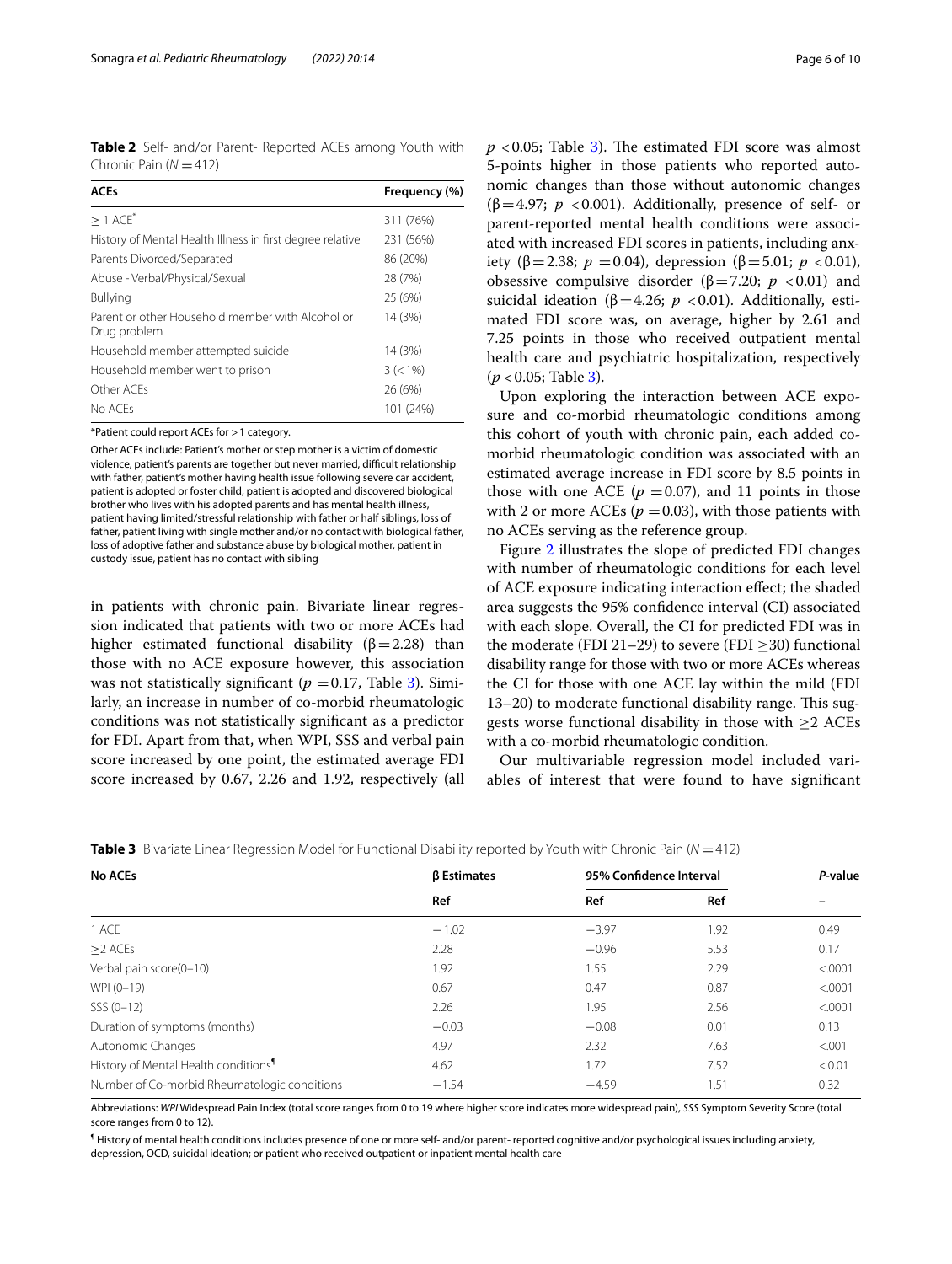

<span id="page-6-0"></span>association with FDI at the individual level to test their independent impact on functional disability after adjusting for other variables of interest. In the multiple linear regression model (Table [4](#page-6-1)), we found that increases in verbal pain score, symptom severity score, and presence of autonomic changes were independently associated with estimated average increases in FDI score by 1.05, 1.95 and 4.76 points respectively (all  $p$  < 0.01). The interaction showing worsened functional impairment from rheumatologic disease for those with ACEs was again observed. For each co-morbid rheumatologic condition, estimated increase in average FDI was 6.85 points for those with one ACE ( $p = 0.05$ ), and 8.08 points for those with two or more ACEs ( $p = 0.03$ ), after adjusting for pain score, symptom severity score, autonomic changes, and presence of mental health conditions. In contrast, youth with chronic pain and rheumatic disease without any ACEs, did not have

| <b>No ACEs</b>                                         | <b><i>β</i></b> Estimates | 95% Confidence Interval |         | P-value |  |
|--------------------------------------------------------|---------------------------|-------------------------|---------|---------|--|
|                                                        | Ref                       |                         |         |         |  |
| 1 ACE                                                  | $-2.96$                   | $-5.31$                 | $-0.61$ | 0.01    |  |
| $\geq$ 2 ACE                                           | $-1.02$                   | $-3.69$                 | 1.66    | 0.46    |  |
| #Rheumatologic conditions                              | $-6.71$                   | $-12.93$                | $-0.49$ | 0.03    |  |
| 1 ACE*#Rheumatologic conditions                        | 6.85                      | $-0.14$                 | 13.83   | 0.05    |  |
| $\geq$ 2 ACEs*#Rheumatologic conditions                | 8.08                      | 0.72                    | 15.44   | 0.03    |  |
| Verbal pain score (0-10)                               | 1.05                      | 0.72                    | 1.39    | < .0001 |  |
| Autonomic Change, Yes                                  | 4.76                      | 2.67                    | 6.86    | < .0001 |  |
| $SSS (0-12)$                                           | 1.95                      | 1.64                    | 2.27    | < .0001 |  |
| History of Mental Health conditions <sup>1</sup> , Yes | $-0.33$                   | $-2.70$                 | 2.03    | 0.78    |  |

<span id="page-6-1"></span>

| <b>Table 4</b> Multiple Linear Regression Model for Functional Disability reported by Youth with Chronic Pain ( $N = 412$ ) |  |  |  |  |  |
|-----------------------------------------------------------------------------------------------------------------------------|--|--|--|--|--|
|-----------------------------------------------------------------------------------------------------------------------------|--|--|--|--|--|

Abbreviations: #Rheumatologic conditions=number of rheumatologic conditions, *SSS* Symptom Severity Score (total scores range from 0 to 12).

¶ History of mental health conditions includes presence of one or more cognitive and/or psychological issues including anxiety, depression, OCD, suicidal ideation; or patient who received outpatient or inpatient mental health care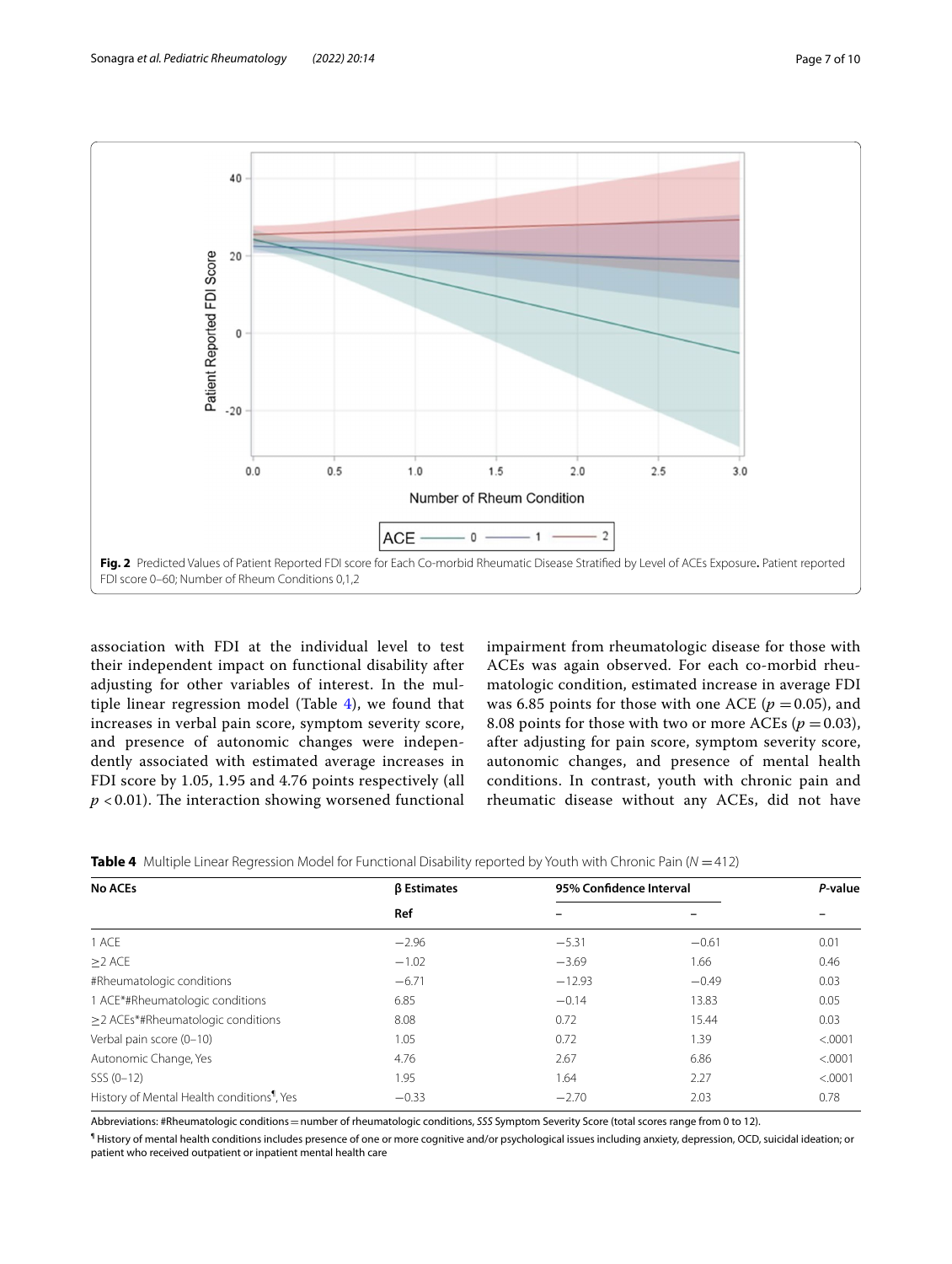worsened functional disability ( $\beta = -6.71$  [−12.93,-0.49];  $p = 0.03$ ).

# **Discussion**

Our study's fndings build upon and further describs the relationship between ACEs and pediatric chronic disease as suggested by Rubinstein et al. [[12\]](#page-9-8). In the most recent survey of the NSCH, just under half of children were estimated to have an ACE, but nearly three-quarters of children with parent-reported arthritis had experienced an ACE. Similarly, in the present study, 76% of youth with chronic pain had experienced at least one ACE, a rate much higher than the general population, demonstrating a strong relationship between ACEs and pediatric chronic pain.

The etiologies of rheumatologic disease and chronic pain are both complex and multifold. However, previous studies have shown that they share many upstream factors such as genetic predisposition and environmental exposures that can increase one's susceptibility to disease. Rheumatologic disease has also been shown in adults to be associated with chronic stress, although such relationships have not been well described in children. Our results show a rate of comorbidity between chronic pain conditions and rheumatologic disease that is signifcantly higher than the rate of pediatric rheumatologic disease in the general population, further suggesting upstream factors for these conditions are intertwined [\[29](#page-9-16), [30\]](#page-9-23).

Our study's fndings suggest important implications for prognosis and treatment recommendations for youth with chronic pain and rheumatic disease. For example, our study found that youth with a greater number of ACEs had more functional disability from a co-morbid rheumatic disease. Presence of positive social factors such as a caring adult, involvement in extracurricular activities, and access to robust social services have all been shown to mitigate the impact of ACEs [[31](#page-9-24)[–33](#page-9-25)]. Exploring the applicability of wraparound social services could be of increased importance in optimal treatment for children with both ACEs and rheumatologic disease. Our fndings further suggest that inclusion of ACEs in routine screening could help identify those in the general pediatric population who are at higher risk of developing chronic pain before such pain develops.

Untreated chronic pain poses signifcant risk to a child's normal growth and development, a concern amplifed in children with ACEs. Our results found that while ACEs were not associated with the severity of pain, there was a dose-dependent response where chronic pain youth with ACEs experienced greater difficulty in processing their pain, as refected by greater functional disability and higher rates of comorbid mental health concerns including depression, anxiety, obsessive compulsive disorder

(OCD), and suicidal ideation. This finding suggests that the impact of ACEs centers around how pain is interpreted and processed, rather than the sensation of pain itself. Thereby, pain was more likely to have a permeating efect through other aspects of the lives of children with ACEs than children without ACEs as a risk factor.

These findings present an opportunity for pediatric rheumatologists and general pediatricians alike. There are numerous protective factors that can insulate a child from the toxic efect of ACEs, as described by the guidance released by the AAP Committee on Child Abuse and Neglect  $[34]$  $[34]$  $[34]$ . These include involvement in physical activity and extracurricular activities, promoting an internal locus of control, and the presence of a caring and stable adult fgure – all aspects of the current standard of care for chronic pain syndromes. Providers with awareness of the links between ACEs and chronic illness (including both pediatric rheumatic disease and chronic pain) can help patients engage in protective activities and refer at-risk youth to a pain specialist earlier in the course of development of symptoms to initiate timely and efective treatment.

We do want to address the limitations of this study, of which there are several. First, there were a low number of the more profound ACEs (household member with substance use disorder, household member attempting suicide, etc.). As such, we were also unable to perform subgroup analyses to explore if these particular ACEs may have larger efect sizes. It is likely that these ACEs associated with greater social stigma were less likely to be volunteered by the family and uncovered during initial clinic psychologic evaluation. This creates an ascertainment bias in our data, however, this bias would point towards the null hypothesis and lead to underappreciation of the signifcance of ACEs, meaning efects may be even greater than our study found. Similarly, we may not have assessed for all relevant ACEs due to how ACEs were defned and identifed for our study [\[35](#page-9-27)], suggesting rates could be even higher in our population than we report. We also did not have family income data and had to infer based on zip code level data. It is possible that our current metrics are insufficiently precise to understand the full relationship between income, ACEs, and chronic pain. We fnd it notable that our cohort was predominantly White, non-Hispanic, and of higher SES. This limits the generalizability of our fndings but also represents, we hypothesize, the limited access some youth with chronic pain have to care in an interdisciplinary chronic pain clinic. This warrants further investigation. Additionally, survey data and parent-reported information was not collected in a way that allows us to ascertain which caregiver/parent completed the measures and there may be ascertainment biases that we are unaware of. Finally,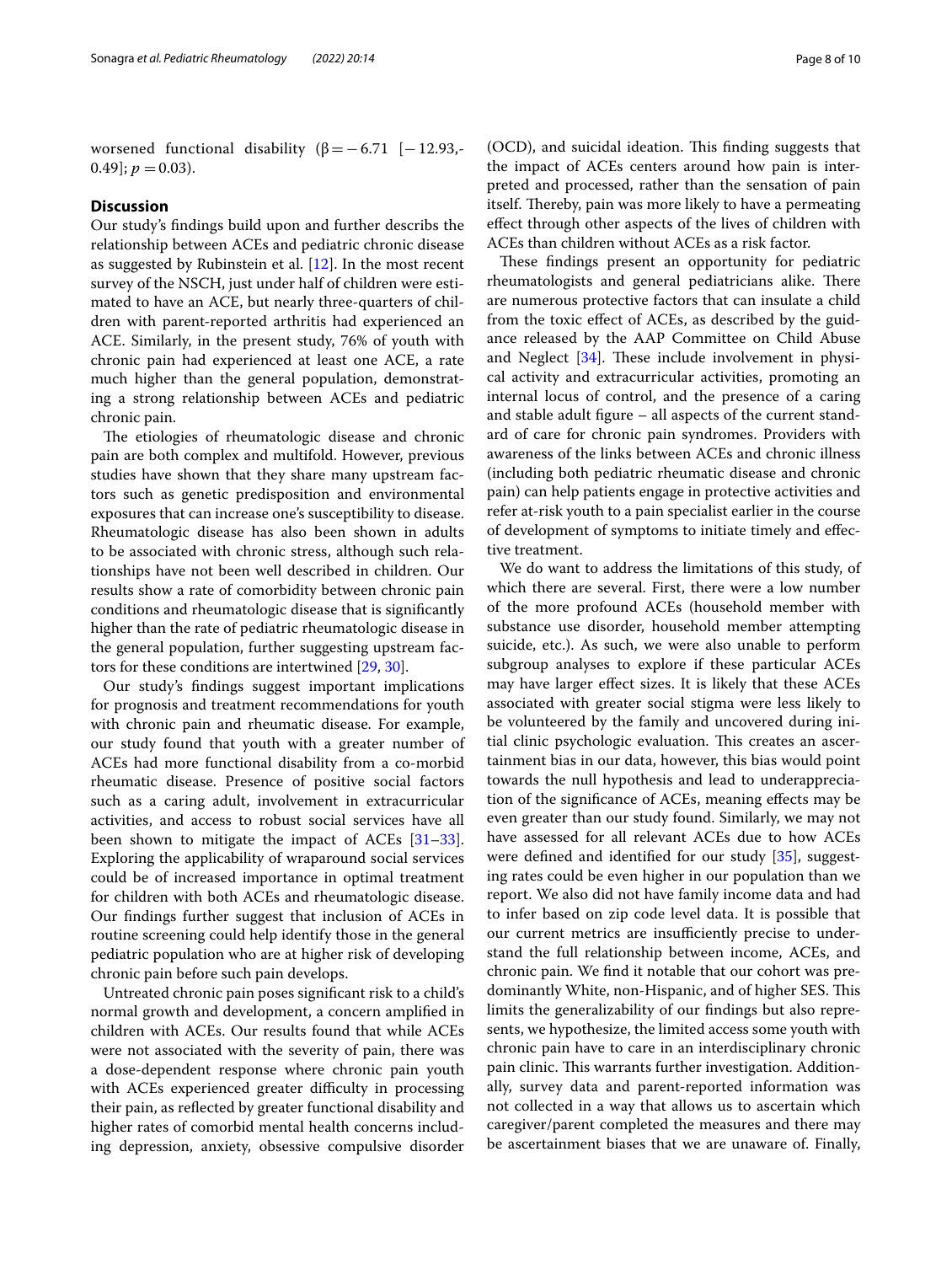while there was a clear relationship between chronic pain and other rheumatologic disease, we were inadequately powered to determine if this was driven by any particular rheumatologic diagnosis and we could not explicitly determine the causality or directionality of the relationship between ACEs, chronic pain or rheumatic disease.

However, our study highlights how ACEs may infuence clinical symptomatology among a chronic pain population. Our fndings are hypothesis generating and justify the need for a larger multicenter prospective study with a standardized assessment of ACEs to fully elucidate the interplay between ACEs, chronic pain, and rheumatic disease. Nonetheless, our fndings highlight a previously underappreciated importance of directly asking patients about all potential ACEs to better understand their efects on chronic pain, as well as chronic illness more broadly, and to help inform and guide future treatment protocols that better incorporate the social context and the child's previous traumas in the management of chronic pain.

# **Conclusions**

We examined the prevalence of ACEs among pediatric patients with chronic pain and rheumatologic diseases, and its impact on clinical symptomology, in a cohort of patients presenting to our rheumatology pain subspecialty clinic. The results indicate that children with chronic pain and/or rheumatologic diseases who are exposed to ACEs are at increased risk of worse functional disability, greater pain-related symptomatology, and a higher burden of co-morbid mental health conditions. Therefore, children with pain conditions should be systematically evaluated for exposure to ACEs as a part of early intervention to mitigate the risk of developing chronic pain with severe features. Our patient population was also markedly diferent from the general pediatric population in terms of race/ethnicity, gender, and socioeconomic background suggesting there may be sociocultural factors afecting patient presentation to care in a pain clinic that should be examined further. Future studies focusing on systematic screening and assessment of ACEs can help to determine the defnite burden of ACEs in the pediatric population with musculoskeletal pain and/or rheumatic disease which will be further helpful to identify those youth with ACEs at higher risk of developing chronic pain before such pain develops and optimize treatment modalities in a patient-centered manner.

#### **Abbreviations**

ACEs: Adverse childhood experiences; FDI: Functional Disability Inventory; CNS: Central nervous system; NSCH: National Survey of Children's Health; HPA: Hypothalamic-pituitary-adrenal; RedCap: Research Electronic Data

Capture; PROs: Patient reported outcomes; SSS: Symptom severity score; WPI: Widespread pain index; IQR: Interquartile range; CI: Confdence interval; OCD: Obsessive compulsive disorder; AAP: American Academy of Pediatrics.

#### **Acknowledgements**

The authors acknowledge Sarah McGuire, Elizabeth Mendoza, Jameson Dowling, Taylor Goldberg and Haseeb Goheer with their help with data abstraction. The authors thank Colin Burns for formatting help. The authors and their acknowledged colleagues have no conficts of interest to disclose. Work related to this manuscript was submitted as an abstract to the Annual American College of Rheumatology Conference to be held virtually in November 2021.

#### **Authors' contributions**

MS made substantial contributions to the study incuding conceptualization/ design, methodology, investigation, supervision/oversight and formal analysis. MS also was involved in drafting and reviewing/editing the manuscript. JJ contributed to the conceptualization/design, investigation as well as drafting and editing the manuscript. MM was involved in the investigation, supervision/oversight and data curation as well as reviewing/editing the manuscript. SG contributed to the conceptualization/design, methodology, investigation, funding acquisition and resources. In addition, SG also contributed to the drafting and editing of the manuscript. All authors read and approved the fnal manuscript.

#### **Funding**

This study was funded by the Snider Foundation and the Rheumatology Research Foundation.

#### **Availability of data and materials**

All data generated or analysed during this study are included in this published article [and its supplementary information fles]. The datasets generated and/or analysed during the current study are not publicly available due protection of patient privacy but are available from the corresponding author on reasonable request.

#### **Declarations**

#### **Ethics approval and consent to participate**

This study has been granted an exemption from requiring ethics approval by the Commitees for the Protection of Human Subjects (IRB).

# **Consent for publication**

Not applicable.

#### **Competing interests**

The authors declare that they have no competing interests.

#### **Author details**

<sup>1</sup> Division of Rheumatology, Department of Pediatrics, Children's Hospital of Philadelphia, Roberts Center for Pediatric Research, Roberts Center for Pediatric Research, Philadelphia, PA, USA. <sup>2</sup>PolicyLab, Children's Hospital of Philadelphia, Philadelphia, PA, USA.<sup>3</sup> Center for Pediatric Clinical Effectiveness, Children's Hospital of Philadelphia, Philadelphia, PA, USA. <sup>4</sup> Heart Center, Center for Integrative Brain Research, Seattle Children's Hospital, Seattle, WA, USA. <sup>5</sup> Perelman School of Medicine, University of Pennsylvania, Philadelphia, PA, USA. <sup>6</sup> Division of General Pediatrics, Department of Pediatrics, Children's Hospital of Philadelphia, Philadelphia, PA, USA.

### Received: 27 October 2021 Accepted: 30 January 2022 Published online: 14 February 2022

#### **References**

- <span id="page-8-0"></span>1. Huguet A, Miró J. The severity of chronic pediatric pain: an epidemiological study. J Pain. 2008;9(3):226–36.
- <span id="page-8-1"></span>2. Varni JW, Limbers CA, Burwinkle TM. Parent proxy-report of their children's health-related quality of life: an analysis of 13,878 parents'